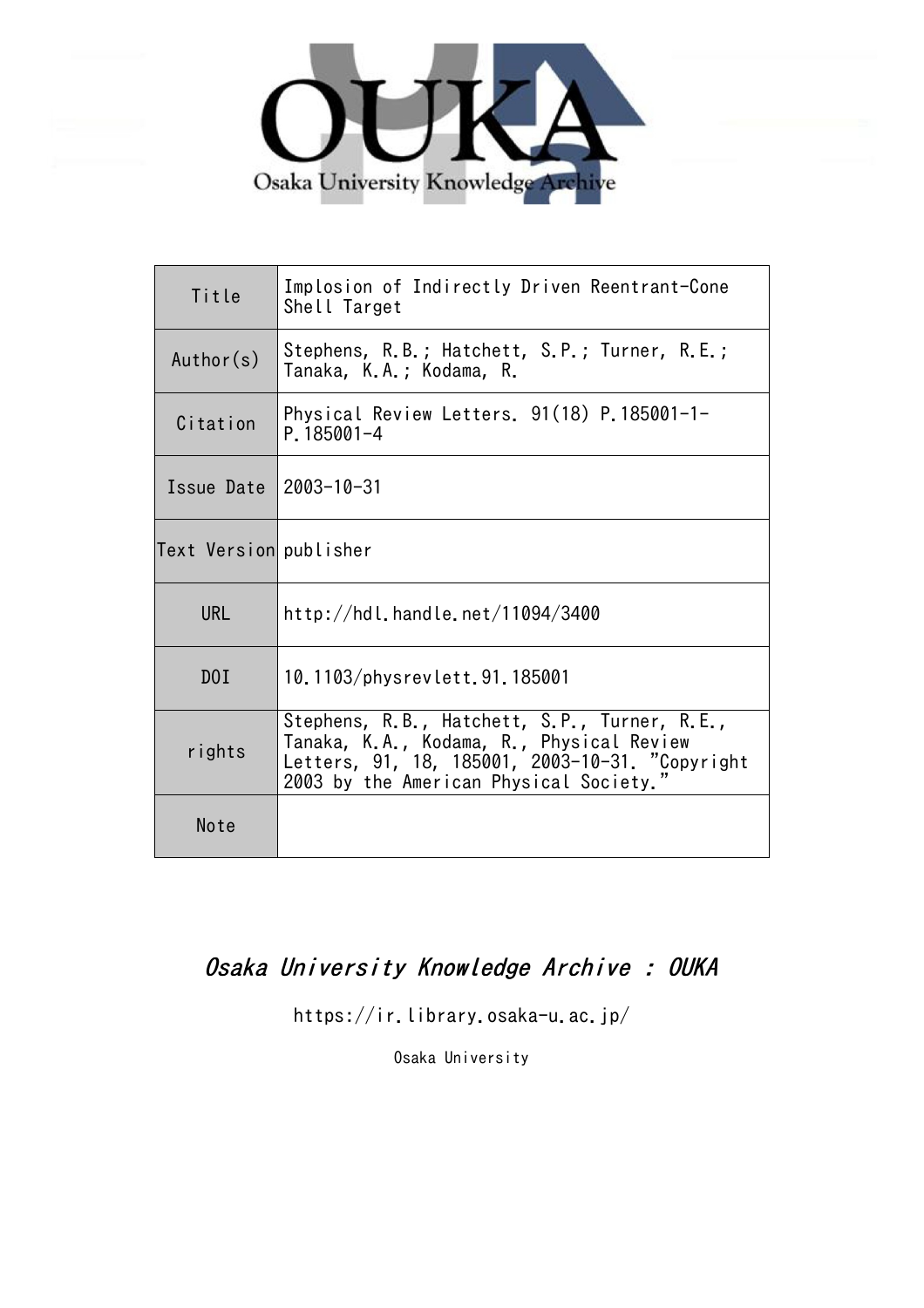## **Implosion of Indirectly Driven Reentrant-Cone Shell Target**

R. B. Stephens,<sup>1</sup> S. P. Hatchett,<sup>2</sup> R. E. Turner,<sup>2</sup> K. A. Tanaka,<sup>3</sup> and R. Kodama<sup>3</sup>

<sup>1</sup>General Atomics, San Diego, California 92186, USA *General Atomics, San Diego, California 92186, USA* <sup>2</sup>

*Lawrence Livermore National Laboratory, Livermore, California 94550, USA* <sup>3</sup>

*Institute for Laser Engineering, Osaka University, Osaka, Japan*

(Received 10 February 2003; published 27 October 2003)

We have examined the implosion of an indirectly driven reentrant-cone shell target to clarify the issues attendant on compressing fuel for a fast ignition target. The target design is the hydrodynamic equivalent of a NIF cryoignition target scaled to be driven by Omega. Implosions were imaged with backlit x radiographs and modeled with LASNEX. The simulations were generally in good agreement with the experiments with respect to the shell diameter, density, and symmetry, but did not show the prestagnation central absorption maximum. The existence of material between the original cone and the shell is sensitive to gold *M*-band radiation, which penetrates the shell and ablates gold from the cone. The simulated radiographs using recently measured *M*-band fractions showed absorption between the cone and shell similar to the experiment. This gold ablation might be a problem in a cryoignition target.

The fast ignition (FI) inertial fusion energy (IFE) concept is recognized as having the potential to improve the attractiveness of IFE reactors. FI ignites the dense core of separately compressed fuel pellets with a very intense laser pulse [1], achieving much higher gain than is possible with the baseline central hot spot approach [2]. Realization of this concept is somewhat complicated because the target core  $({\sim}200 \text{ g/cm}^3)$  is hidden under a plasma corona that is opaque for densities higher than  $\sim$ 0.01 g/cm<sup>3</sup>. A FI IFE target therefore must allow the possibility of efficiently converting the photons to a beam of charged particles that deposit their energy in a localized volume of the assembled core. In the initial conception, a laser prepulse was used to clear a path deep into the plasma and allow the ignition pulse to penetrate close to the core [3], where it could create a spray of  $\sim$ MeV electrons. Experiments have shown efficient conversion to electrons [4] and tunnel digging [5], but it seems difficult to extend the digging sufficiently to get close to a very dense core. An alternative to ponderomotive tunneling is the use of a reentrant cone to exclude the plasma blowoff from one sector of the target; this allows the ignition laser a clear, close approach to the assembled core and a controlled surface at which to create the electrons [6].

Targets of this form are extremely anisotropic. It is a question of whether one could assemble a usable core from such a geometry, or even of whether existing hydro models, which accurately describe the implosion of nearly symmetric targets, could accurately predict the implosion of a reentrant-cone-in-shell target. The presence of the reentrant cone near the core could cause turbulence, preventing a useful assembly of fuel, or cause contamination, preventing the assembled fuel from burning.

We set out to examine those questions; the purpose of this Letter is to compare the experimental and modeled behavior of an indirect drive, reentrant-cone-in-shell tar-

DOI: 10.1103/PhysRevLett.91.185001 PACS numbers: 52.57.–z, 28.52.–s, 47.40.–x, 47.55.–t

get. The results of our experiment show that the target hydro is well modeled by standard codes, and the fuel is assembled in a reasonably compact form close to the density and form predicted by the simulation. However, some of the indirect drive spectrum (that from the nonthermal *M*-line emissions from the gold hohlraum) penetrates the shell and generates vapor from the surface of the gold cone. Turbulent mixing at the CH/Au interface apparently allows some gold vapor to mix into the low density center of the assembling target. Future target designs should incorporate cone designs that minimize the generation of high-*Z* contaminant or should use direct drive.

*Experiment.*—A cross section of the target design is shown in Fig. 1(b). It was scaled from the 1.8 MJ National Ignition Facility (NIF) ignition target in Fig. 1(a) to be driven with 14 kJ in a scale one hohlraum on Omega. The shell is 510  $\mu$ m in diameterwith a 57  $\mu$ m thick plasma polymer wall. The cone is  $\sim$ 30  $\mu$ m thick Au with a hyperboloidal tip (foci separation 40  $\mu$ m) and a 35° half angle (hyperboloidal shape was chosen for modeling convenience); the tip is 20  $\mu$ m from the intersection of the asymptotes, and that is  $12 \mu m$  from the center of the



FIG. 1. (a) A NIF scale cryogenic ignition target consisting of a 2 mm in diameter. Be shell surrounding a DT ice layer, into which a hyperboloidal cone is inserted. (b) Cross section of shell in (a) scaled down for Omega experiments.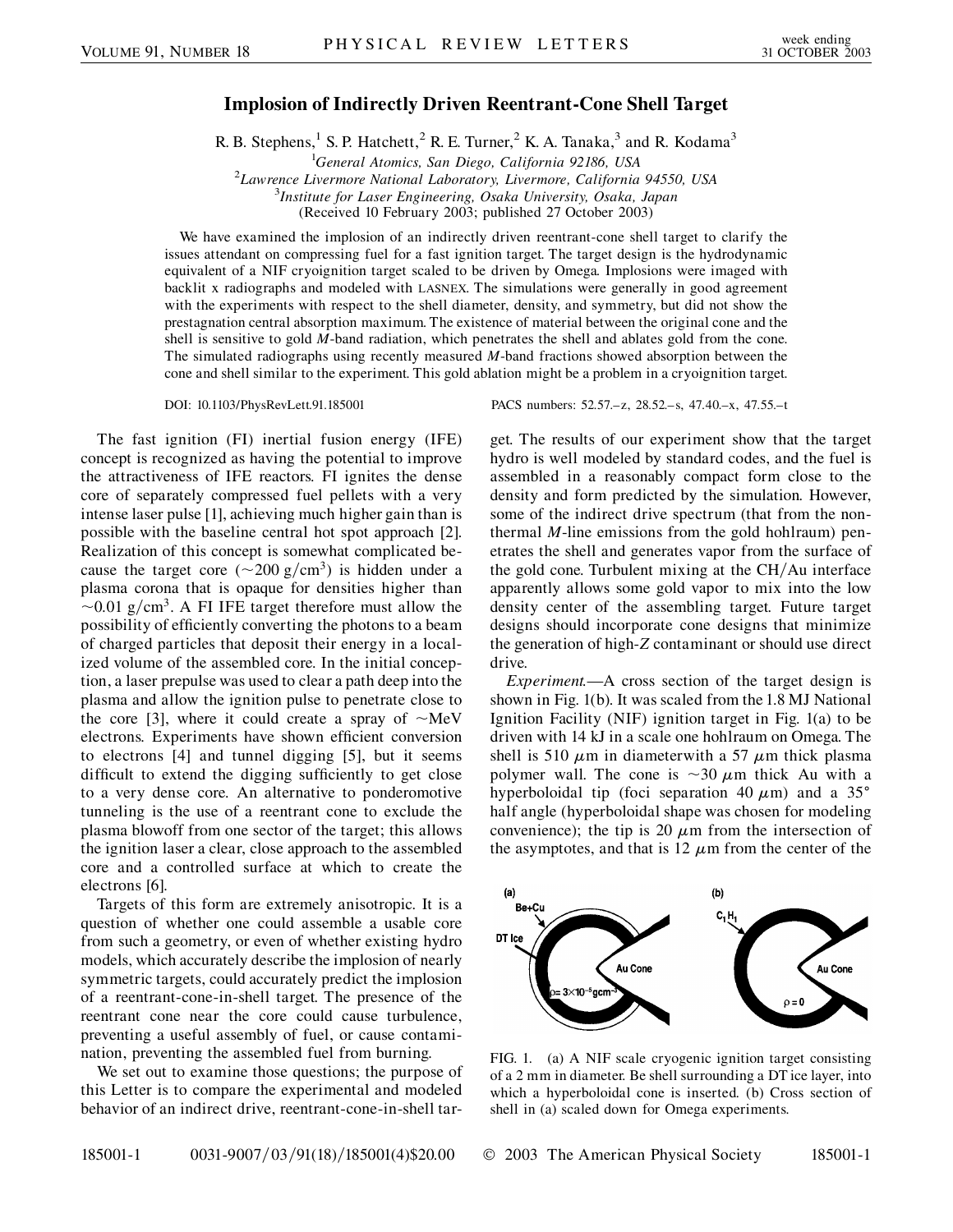

FIG. 2. Schematic of reentrant-cone-in-shell target mounted in an Omega scale one hohlraum. The  $7 \mu m$  thick Cu backlighter foil is mounted on the hohlraum wall behind the shell; the x-ray framing camera looks at the target from the other side through a 50  $\mu$ m thick CH window with 0.15  $\mu$ m thick Ta coating on the inside.

shell. The cone was attached to the shell with UV curing glue. This assembly was mounted in a hohlraum that had backlighter windows orthogonal to the hohlraum and cone axes (Fig. 2). The gold cone was stepped to minimize interference with adjacent high angle laser beams and to avoid creating hot spots on the cone surface close to the shell; either effect would have distorted the drive. Forty drive beams were oriented as for a standard indirect drive shot and driven using pulse shape 26, a  $\sim$ 3 ns long shaped pulse that is standard for high-convergence indirect drive targets [7].

We used Fe (6.7 keV for He-like Fe) illuminated by 20 beams to backlight the target for an x-ray framing camera that took images through a 10  $\mu$ m pinhole at  $\sim$ 70 ps intervals. The fixed structure in the images was eliminated by reference to a flat-field image (i.e., the camera was illuminated with an open aperture instead of a pinhole) [8]. One pixel wide streaks in the image, from pixel defects, were replaced with the adjacent row of pixels. Then the images were smoothed using a 5  $\mu$ m boxcar average.

This sequence of pictures clearly shows the evolution of the shell and cone [Fig.  $3(a)$  —only every other image is shown]. Two equivalent (including pixelation, time smearing, and smoothing) sets of pictures were generated from LASNEX [9] simulations of the implosion [Figs. 3(b) and 3(c)]. The first simulation set used an estimated *M*-band fraction (the energy fraction of incident x rays in the band from 2 to 5 keV) that peaked at 4% at the peak of the pulse. This was consistent with best estimates at the time of the experiments. Recent measurements of the *M*-band fraction in hohlraums driven similarly are in the 6%–9% range at the peak [10]. The second simulation set uses 6% at the peak, but the same overall incident flux vs time as the first set. From the image sets profiles were taken from a 15  $\mu$ m wide, 300  $\mu$ m long strip



FIG. 3. X-radiograph sequence of shell collapse (a) experimental results, (b) simulated collapse sequence at 140 ps intervals using 4% max in the gold *M*-line emission spectrum, (c) simulated collapse using 6% max in the gold *M*-line emission spectrum. The stagnation points (the images marked with \*—3.33 and 3.4 ns for experiment and simulations, respectively) are set under one another.

perpendicular to the cone axis. Backlighter brightness along that path was estimated by fitting a parabola to the intensity seen at each end of the strip. Experimental dark counts were estimated from counts between illuminated sections.

Using the brightness and background, we calculate the x-ray optical depth vs position across the apparent center of each image for both the experimental and simulated images (Fig. 4), the full width at half density size of the assembled target as a function of time (Fig. 5).

Comparing the experimental and simulated radiographs, one sees that the collapsing shell's apparent stagnation time (3.3 ns), FWHM size (70  $\mu$ m), and maximum x-ray optical depth (2) agree with the model (3.4 ns, 65  $\mu$ m, and 2, respectively), the gross structure of the collapsing shell (horseshoe crablike) looks very much as predicted, and we assembled about the expected fraction of the mass  $(m/m_0 = 28 \pm 4\%$ — calculated from the lineouts, ignoring the cone and assuming spherical symmetry to the collapsing mass). But there are differences: the experimental profiles lack the shallow hollow in the center and increasing optical depth at early times that ought to be observable (Fig. 4) and an associated decreasing FWHM during shell collapse (Fig. 5). More noticeably, the apparent cone shadow extends close to the shell in a manner inconsistent with the lower *M*-band fraction simulations. We believe these effects are connected. Most of that shadow is merely dense vapor [Fig. 6(b)]. The very opaque region (solid gold) is marked off by the white line in Fig.  $6(b)$ ; the rest of the shadow transmits a few to  $10\%$ of the backlight ( $\sim$ 1 g/cm<sup>3</sup> of Au). The model x-ray drive included the nonthermal *M*-line radiation from the gold hohlraum, with peak fractions of 4% and 6% as described earlier [Figs.  $3(b)$  and  $3(c)$ ]. In the simulations these high energy x rays penetrate the capsule and heat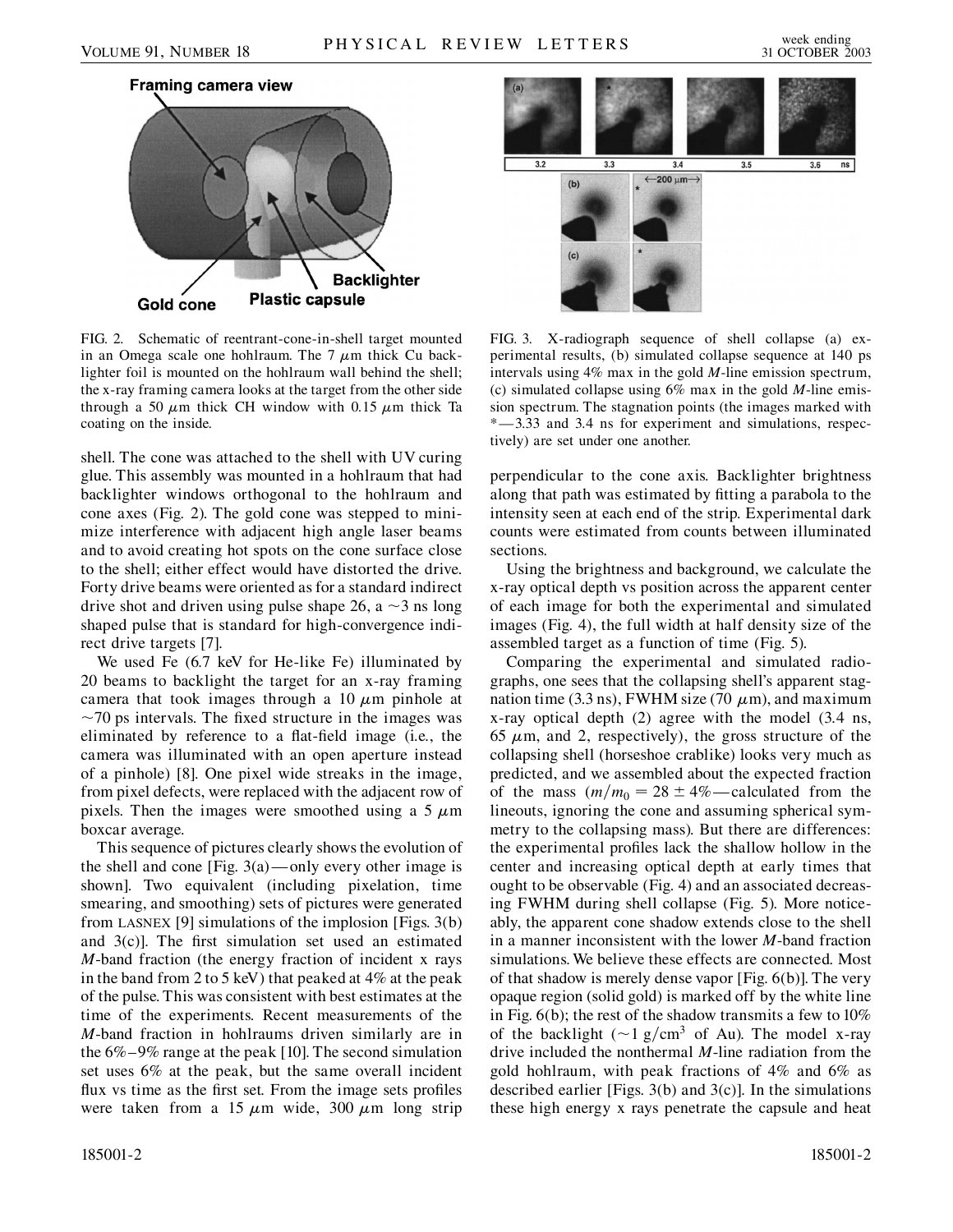



FIG. 4. Comparison of the experimental (smooth curve) and simulated optical density profiles (a) before, (b) near, and (c) after stagnation. The profile of a uniform density sphere (diameter = 105  $\mu$ m and density C = 25 g/cm<sup>3</sup>) is shown in each graph as a reference (grey). The profiles were taken along a line through the center of the mass, perpendicular to the cone axis.

the tip of the cone, causing ablated gold plasma to extend past the center of the collapsing shell as seen in the experiment [Fig. 6(a)]. Later, as the capsule collapses, plastic plasma blown off the inside of the shell by shock waves impinges on the gold plasma with a pressure gradient that tries to push the gold plasma back toward the cone tip, but the Au vapor is dense enough that the boundary is Rayleigh-Taylor unstable some of the time,



FIG. 5. Full width at half absorption of profiles as a function of time for simulation and two experiments.

so some mixing is expected. This instability, however, is not captured by our simulations because it was not feasible to provide sufficient resolution in the region of these full implosion simulations. Therefore, in the simulations the gold plasma is pushed back with the result that no gold opacity remains in the capsule core region after  $\sim$ 3 ns. In reality, we expect the interface to be quite perturbed with the result that some gold plasma would not be pushed back toward the cone and out of the core but would instead be mixed with the plastic plasma in the interface region resulting in the core opacity seen in the experiment. Consider Fig. 4(b), roughly peak convergence. There is an optical depth deficit in the simulations, with respect to the experiments, of about 0.3 over the central 30  $\mu$ m. Using a gold opacity of about  $327 \text{ cm}^2/\text{g}$  at 6.7 keV (the simulation indicates that the core is heated to  $\sim$ 400 eV, which strongly bleaches the C absorption there, but has little effect on the Au), we find this deficit corresponds to about 4 ng of gold, amounting to about 1% of the mass density over the 30  $\mu$ m diameter. The gold in the larger cavity could also explain the unexpectedly high early time absorption seen in Fig. 4(a). The observed central optical depth could be due to C in the central volume caused by turbulent mixing, but that requires an unusually high central density ( $\sim$ 25 g/cm<sup>3</sup>) at early time about the same as observed at maximum compression.

The 4 ng of gold estimated above is roughly  $0.04$  wt. % of the collapsed mass and therefore must be considered as a potential problem for ignition. At ignition scale, 0.1 wt. % of gold is sufficient to double the required ignition energy. Clearly, the amount of gold plasma ablated is sensitive to the amount of penetrating *M*-band radiation, but it seems difficult to eliminate this nonthermal, hard x-ray source since all the alternative hohlraum materials and mixtures (''cocktail hohlraums'') have fluorescent lines in the range 1–4 keV. At ignition scale, the shielding against those lines is much better; a NIF scale shell would have a doped ablator wall